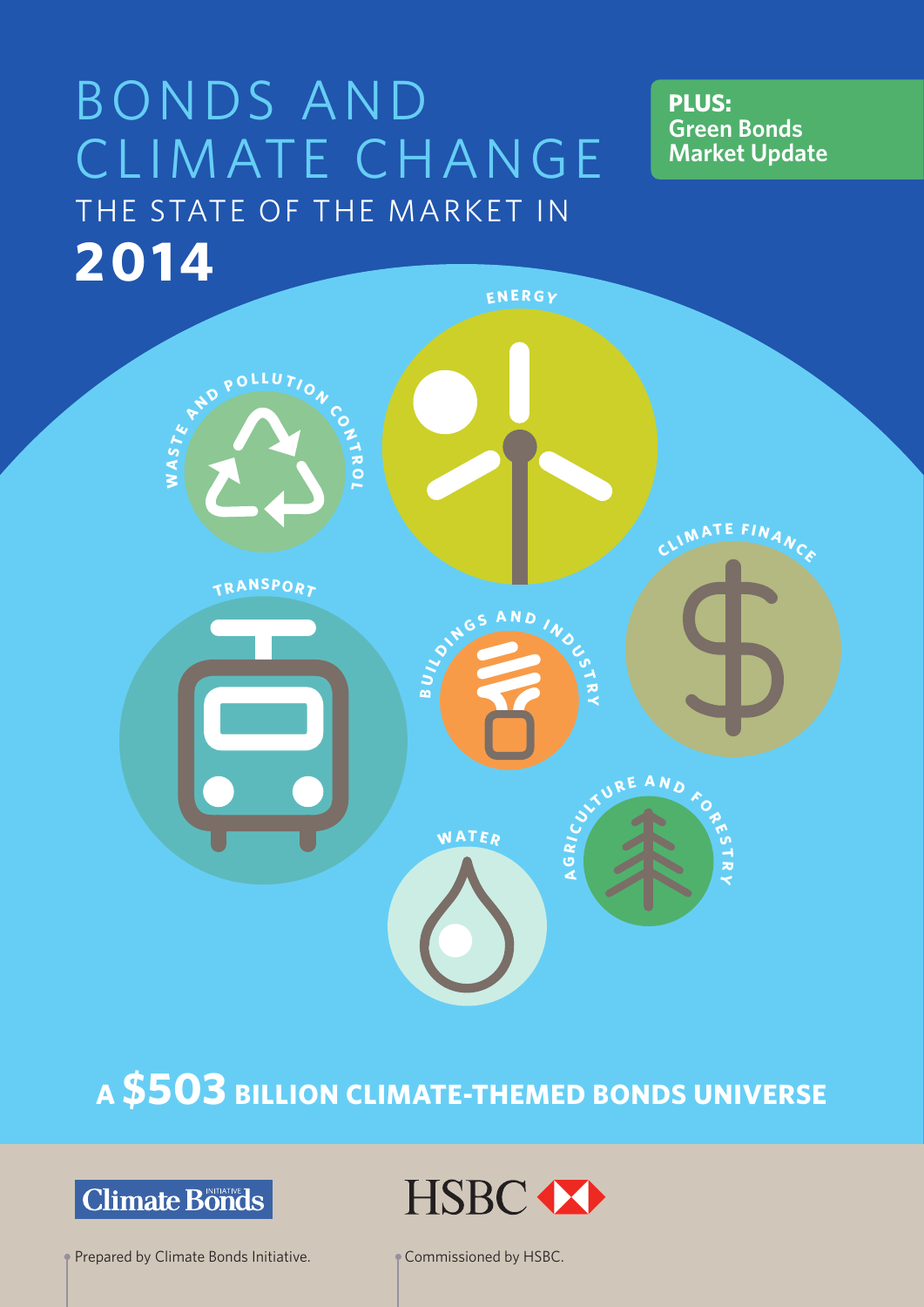This focus of our third annual update and 2014 edition of Bonds and Climate Change: the State of the Market is to identify bonds linked to climate change that are both labelled and unlabelled. Since our first edition in 2012, the green and climate bonds landscape is unrecognisable.

Three years ago, labelled green bonds were a niche market pioneered by a handful of development banks.

In the past year, however, labelled green bonds have entered the spotlight with \$11bn issued in 2013 (over three times the issuance of any year previous) and \$18.35bn issued up to 10 June in 2014. The issuer base has also expanded beyond development banks to include corporates and municipalities.

The Green Bonds era has begun. And yet, while the market has come a long way, there is still a way to go to meet International Energy Agency (IEA) projections of the capital flows needed to address dangerous climate change. The IEA estimates the finance requirement to be around \$1 trillion per year above business as usual.

With over \$100trn outstanding<sup>1</sup>, the bond market is significantly larger than the  $$63$ trn equity market<sup>2</sup>.

Mobilizing bond markets as a low cost financing tool will be essential for the realization of a low carbon and climate resilient economy.

Bonds can also enable investors to

#### **Labelled or unlabelled?**

Throughout this report, the term 'Green Bonds Market' is used to refer to bonds where the use of proceeds is for climate or environmental projects and they are labelled as 'Green'. The term 'climate-themed bonds universe' in this report refers to labelled as well as unlabelled bonds (bonds whose proceeds are directed to climate projects but are not labelled green). The unlabelled universe indicates where future bonds can be labelled.

invest more directly in low carbon solutions, if proceeds are designated accordingly (as in the labelled green bond market). Bonds and Climate Change 2014 answers key questions around the size of both the labelled green bond market and the broader climate-themed bonds universe.

#### **Methodology**

The climate-themed bonds universe is an estimate of the size of the bond market where proceeds are directed towards areas aligned with a low carbon and climate resilient economy. The 'snapshot' methodology employed screens issuers and, where available, use of proceeds documentation available on market databases.

*Only bonds issued after 1 January 2005 and which remain outstanding on 10 June 2014 are included.* 

This represents a different time frame from our previous reports which went up to Q1. The extended time frame has allowed us to capture some rapid developments in the labelled Green Bonds market, although it renders year-by-year comparisons difficult as bonds are naturally redeemed.

Key climate change solutions across seven themes are screened: Transport, Energy, Climate Finance, Buildings & Industry, Agriculture & Forestry, Waste & Pollution Control and Water. See www.climatebonds. net/taxonomy for more details.

#### **Note: All \$ figures are in USD unless otherwise stated**

**1.** Bank of International Settlements Quarterly Review, March 2014 - International banking and financial market developments **2.** http://www.bloomberg.com/news/2014-02-18/global-stocks-erase-2014-losses-as-3-trillion-of-value-restored.html. **3.** World Energy Investment Outlook Special Report, International Energy Agency, 2014 **4.** Climate Solutions 2, by Climate Risk Ltd, WWF, 2009. **5.** https://ipcc-wg2.gov/AR5/images/uploads/IPCC\_ WG2AR5\_SPM\_Approved.pdf

### **Three features of the climate finance challenge**

### **1. Scale**

The IEA says $3$  that to avoid "catastrophic" global warming and get the world on a a 2°C emissions trajectory requires \$53trn in cumulative investment in energy supply and energy efficiency up to 2035. Action has been left so late that even with increased mitigation action, warming of 2°C can be expected. Trillions in additional finance will be needed to address adaptation.

Niche financing solutions will not be sufficient, and neither will public sector funds alone. Capital markets are essential.

### **2. Urgency**

A key risk is that global warming reaches "climate tipping points"4, processes such as mass leakage of frozen methane gas under the warming Arctic Sea that cause spikes in greenhouse gas concentrations. If tipping points are reached we lose the chance to control climate change.

We have 5-10 years to decrease the likelihood of reaching climate change tipping points $5.$  To do that, low-carbon industries must grow, on average, 25-30% per annum  $g$ lobally<sup>5</sup> — an indicator of success for the Climate Bonds Initiative.

### **3. Opportunity**

The good news is that much of what is required can be constructed as investment:

- The capital is available;
- Interest rates and so financing costs - are at an historic low, ideal for big infrastructure investments;
- The solutions are understood. E.g. large scale deployment of *existing* renewable energy technology; a modal shift to low carbon transport; energy efficiency investments.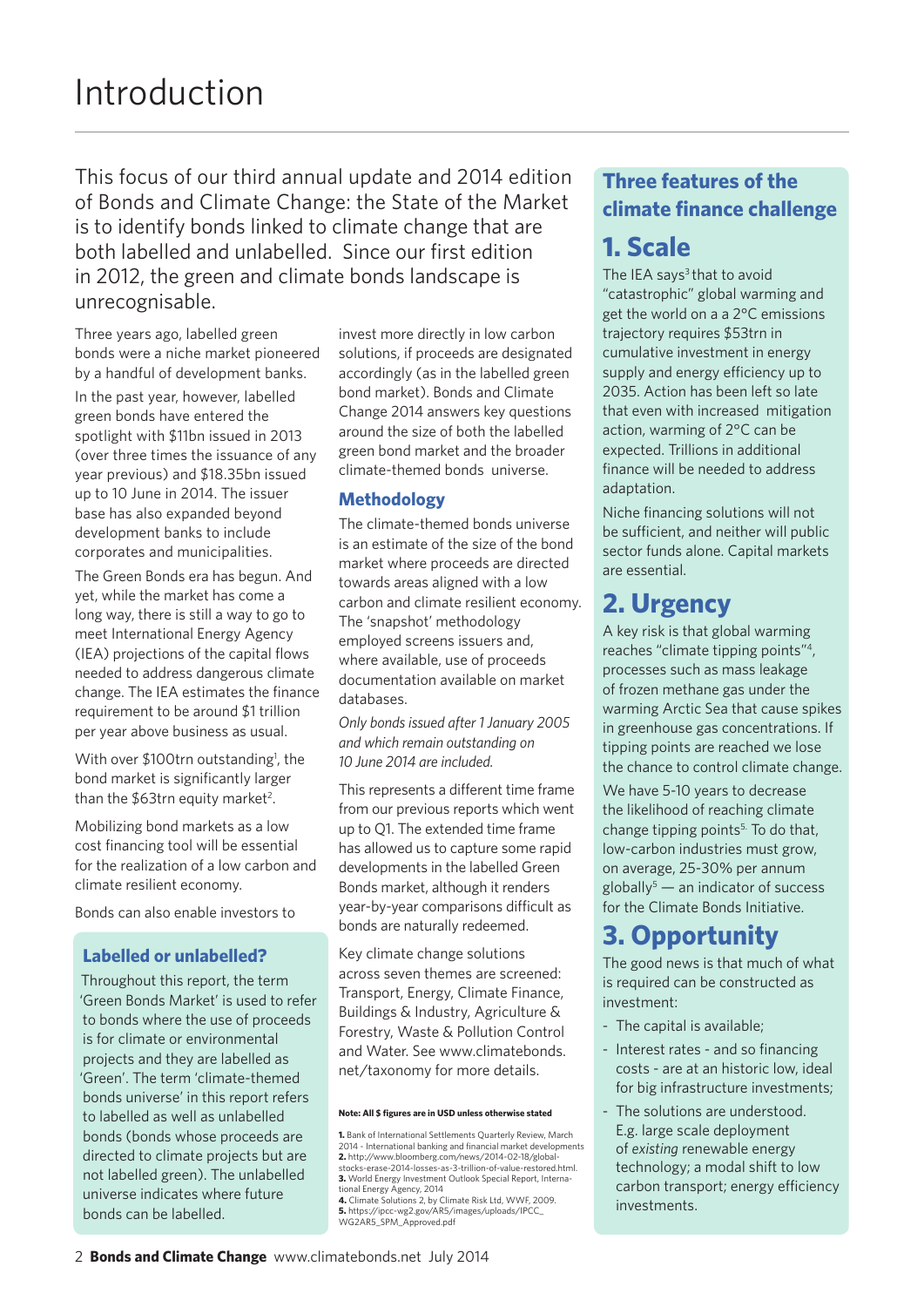**We estimate the universe of climate-themed bonds outstanding to be \$502.6bn. This is a significant expansion on the March 2013 estimate of \$346bn.** 

#### **The universe is made up of over 1,900 bonds from approximately 280 issuers and remains dominated by Transport (\$358.4bn), Energy (\$74.7bn) and Finance (\$50.1bn) themes.**

The transport theme, largely rail, continues to make up the majority of the universe of bonds. This is due to the inclusion of a number of large rail issuers that have long history of using bonds to raise finance.

Climate-themed bond issuance continues to grow (Fig. 2) with 2013 being the largest year to date at \$95bn, a 12% increase on 2012.

75% of the climate-themed bond universe is made up of bonds which have an implicit or explicit backing from a government entity. This is due to the presence of large state-backed rail entities within the Transport theme, as well as multilateral development bank issuers in the Climate Finance theme. These entities largely fall into the AAA- A ratings band, making the universe approximately 90% investment grade (BBB- and higher). An analysis of the proportion of the universe that meets this and other index requirements is on Page 5.

China remains the largest single issuing country due to the inclusion of China Railway Corp. which is one of the largest builders of new rail infrastructure in the world (see more on Page 8). Large issuance also comes from the UK, US and France.

#### **China = \$164bn UK = \$58.5bn US = \$51bn France = \$49bn Canada = \$25bn South Korea = \$24bn Supra-nationals = \$31.7bn**



**Figure 1. Thematic breakdown of climate-themed bond universe**

#### **Figure 2. Climate-themed bond issuance per year**





**Rest of the World = \$99bn**<br>
Footnote: country categories have changed since our last report due to reclassification of bonds<br>
issued by development banks at data source to 'Supra-national'. Issuers of green bonds such<br>
in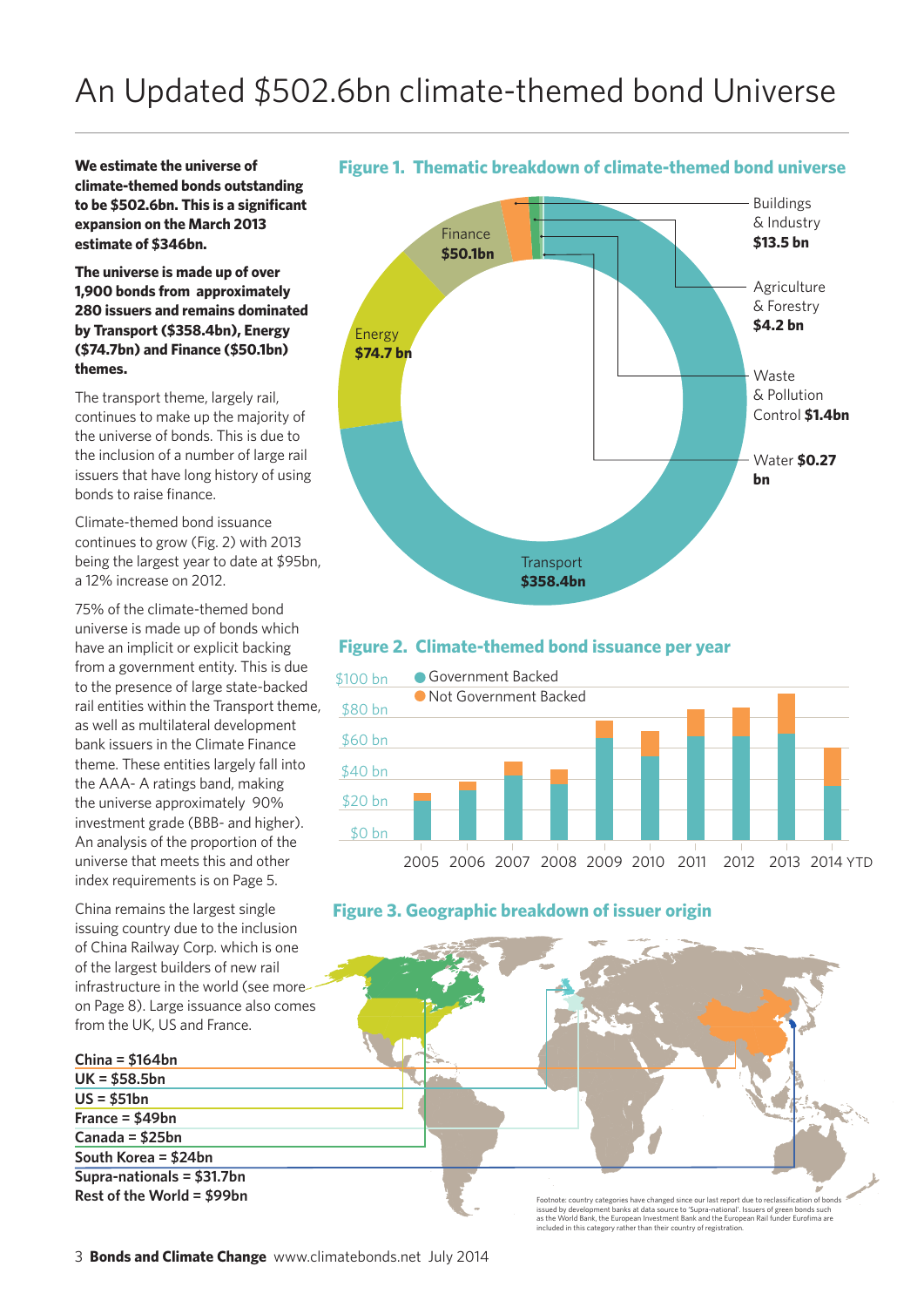## Many Dimensions

### **Climatethemed bonds universe**

The universe of climate-themed bonds amounts to \$502.6bn and includes bonds whose proceeds are used primarily for financing the transition to a low carbon economy.

This includes all the groups of bonds detailed below.

## **Project bonds \$7.8bn**

Project bonds finance specific projects where the debt is paid back from the cashflow generated by the projects rather than an issuers balance sheet.

Project bonds have been used to finance renewable energy projects around the world and play an important role in raising the profile of bonds for climate solutions; we anticipate further issuance in 2014-15.

However, we expect project bonds to finance construction to remain a small proportion of the market partly due to institutional investor reluctance to taking on construction risk.

Debt finance for project development is, and we expect will remain, dominated by bank lending. There is, we believe significant potential to grow a postcompletion project bond market, where lenders and equity investors use bonds to re-finance assets, recycling their capital into new projects.

Of the project bonds identified in this report (Figure 4), 67% (by value)

achieve a BBB rating. 18% achieved an AAA rating due to loan guarantees from the US Department of Energy (DoE)<sup>2</sup>.

**\$502.6bn** 

Geographically, the majority (71%) of the project bonds were for renewable projects in the US - the largest being the 2013 \$1bn Solar Star bond and two Topaz Solar bonds totalling \$1.1bn in 2012 & 13. The remaining 30% comes from Canada, UK, Italy, Mexico, South Africa and Germany.

Last year we noted that the European Investment Bank's Project Bond Initiative (PBI) could support increased EU issuance. While renewable energy generation assets are not eligible in the PBI's pilot phase, transmission infrastructure is. 2013 saw the first use of this facility for a climate-related project – the Greater Gabbard offshore wind transmission bond. The GBP305m bond was supported by a 15% guarantee from the PBI which enabled a rating of A3 from Moodys, one notch above what it otherwise would have achieved<sup>3</sup>.

## **Core Investable universe \$236.6bn**

(see page 5)

The core investable universe provides an analysis of the proportion of the broad universe that could be eligible for inclusion on mainstream indices. This is calculated by screening the full universe using the following filters:

- Investment grade ratings (BBB- and higher).
- Currencies eligible on benchmark indices<sup>1</sup>.
- Issuance sizes over \$200m.

Using these filters identifies a universe of \$236.6bn, approximately 47% of the full climate-themed bonds universe.

### **Green Bonds Market \$35.83bn**

#### (see page 6&7)

The green labelled bonds market grew rapidly in 2013 and 2014 and on 10 June 2014 stood at \$35.8bn.

#### **Figure 4. Project bond ratings**



**1.** These are: USD, CAD, CLP, MXN, EUR, GBP, CHF, CZK, DKK, ILS, NOK, PLN, RUB, SEK, TRY, ZAR, JPY, AUD, HKD, KRW, NZD, SGD, MYR, THB. [Note that these have changed since our last report: http://www.newsroom.barclays.com/Press-releases/Barclays-an-nounces-changes-to-its-benchmark-fixed-income-indices-ac9.aspx] **2.** http://energy.gov/lpo/services/section-1703-loan-program **3.** http://europa.eu/rapid/press-release\_BEI-13-204\_en.htm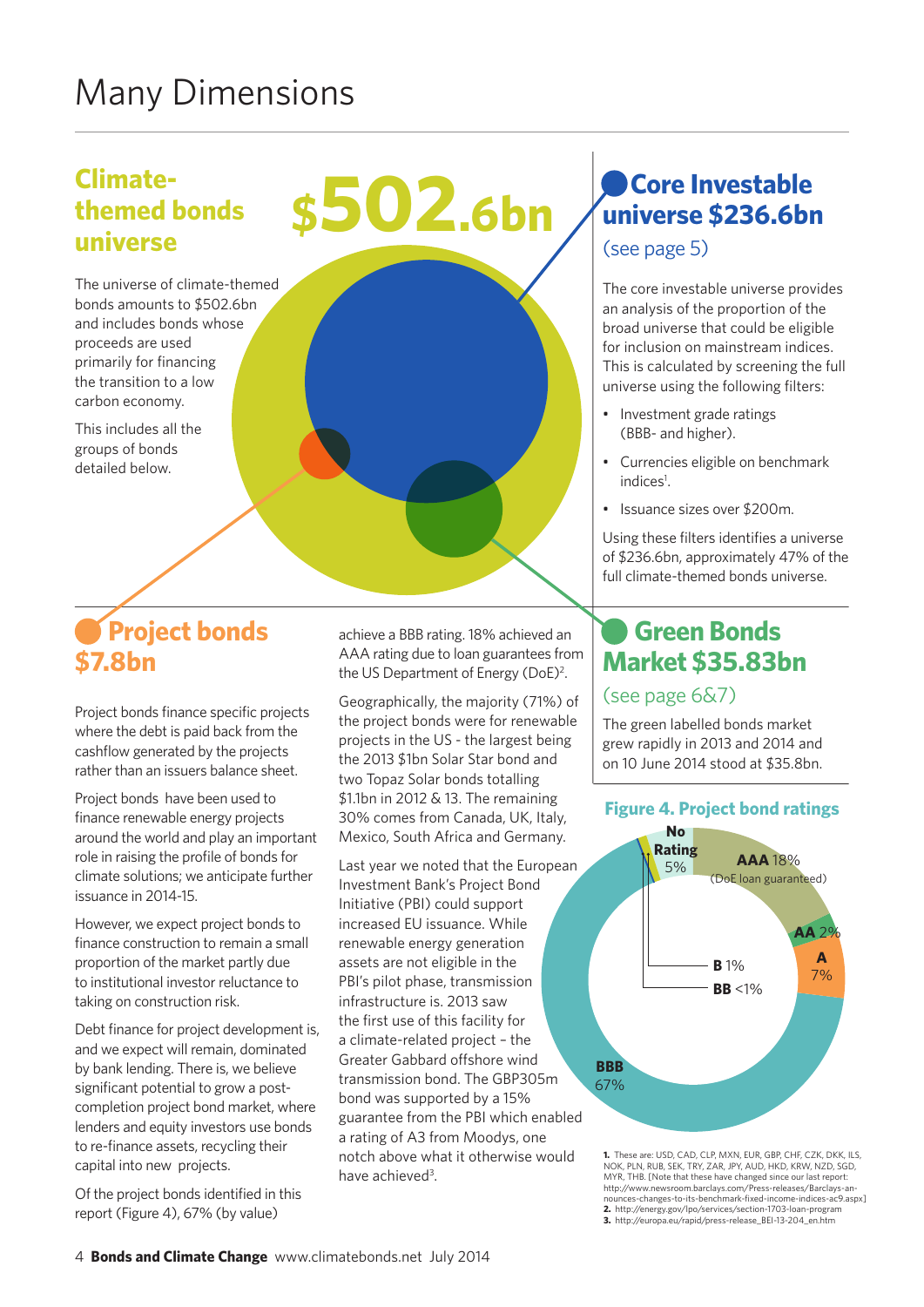#### from page 4

## Core Investable Universe is \$236.6bn



The core investable universe of climate-themed bonds amounts to approximately \$236.6bn, 47% of the full climate-themed bonds universe.

This sub-set of climate-themed bonds represents the proportion of the climate-themed bond market that could be permissible investments for the majority of mainstream investment grade portfolios.

**This is relevant for investors given that not all bonds within the \$502.6bn climate-themed bond universe are suitable investments for mainstream portfolios. Subinvestment grade bonds, bonds under size thresholds and bonds issued in restricted currencies, such as China's Renminbi (CNY), are generally excluded.**

The transport theme remains dominant, making up 71% of the total followed by energy at 14%.

There is a broad availability of climate-themed bonds across ratings bands with the majority in the AA-rating band. The list of eligible currencies we used has been revised to include Russian Roubles (RUB)<sup>4</sup>, so there is now a significant number of BBB-rated Russian Railways bonds.

The energy theme shows the most even distribution across ratings with small renewable manufacturers in the junk category, project bonds falling within investment grade at BBB and large utilities in the A and AA ratings bands (e.g EDF and Hydro-Québec).

In line with global markets, the main issuing currency (Fig 5) is USD followed by EUR and GBP. Less than half of USD issuance comes from US-based issuers, with USD bonds coming from a diverse geography of issuers.

The majority of bonds have tenors greater than 10 years, providing opportunities for pension and insurance funds to match assets with liabilities.

#### **Figure 5. Investable universe currencies**



**4.** http://www.newsroom.barclays.com/Press-releases/Barclays-announces-changes-to-its-benchmark-fixed-income-indices-ac9.aspx]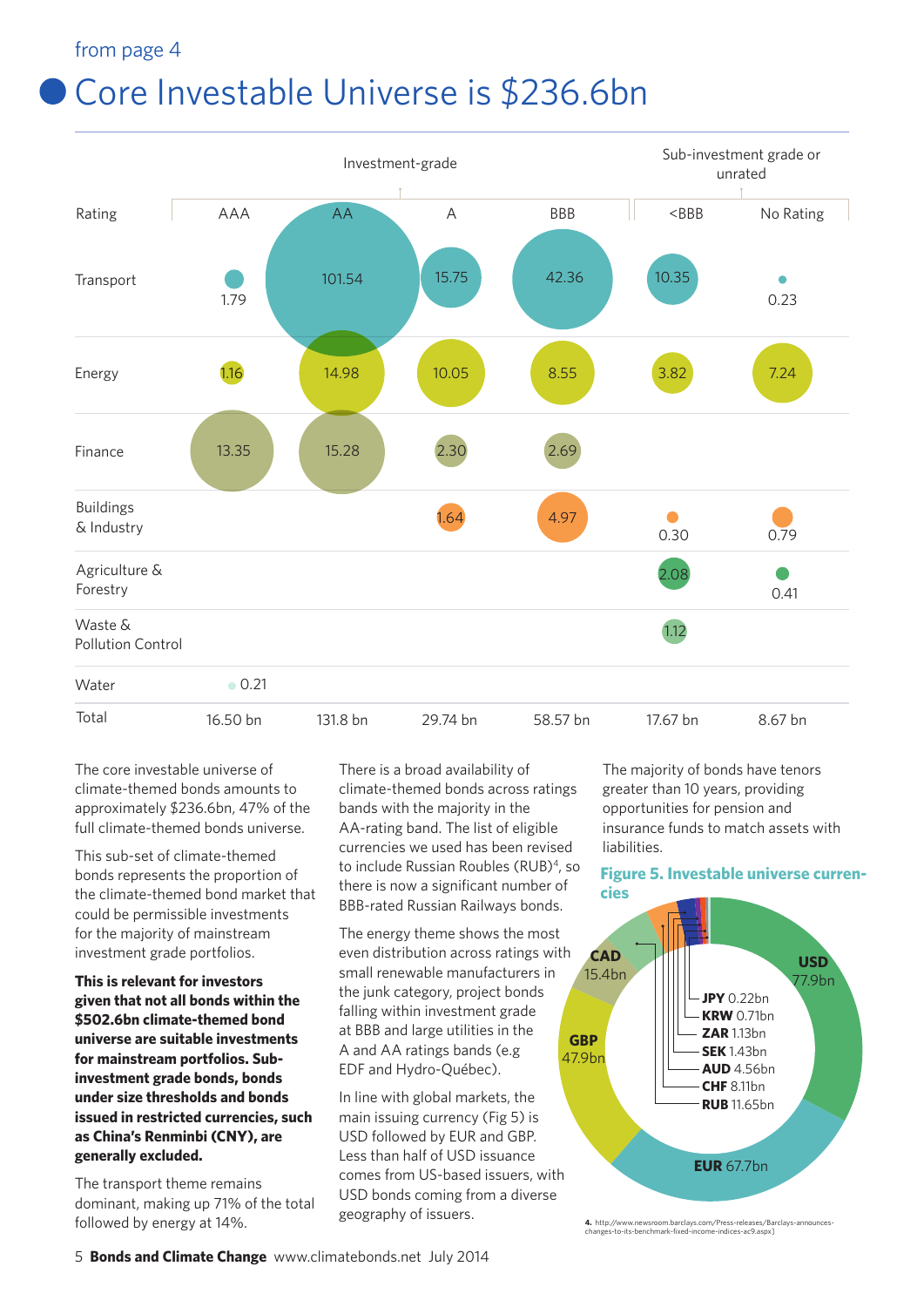#### from page 4

# The Green Bonds Market lifts off in 2013 and 2014

**The Green Bonds market stood at \$35.8bn outstanding on 10 June 2014, with issuance in 2013 (\$11bn) and 2014 (\$18.3bn) accounting for over 80% of the total outstanding.**

The strong growth of the Green Bonds market in late 2013 and early 2014 has catapulted the market from niche to mainstream in the year since our last report.

Growth was driven by landmark issuances by the IFC (\$1bn) and EIB (EUR650m) in the first half of 2013. This piqued the interest of issuers, underwriters and investors interested in benchmark size product.

An important feature of the market's growth in late 2013 was the entrance of the first corporate issuers.

Three corporate bonds were issued in one week in November 2013: Bank of America, Électricité de France (EDF), and Vasakronan (Swedish property group). The EDF bond was the largest issued until that point, underscoring the important role corporates will play in leveraging their balance sheets for meeting climate finance targets.

Supply has remained strong in Quarter 1 2014, with over \$18bn issued by early June.

While the EIB is still the largest single issuer in 2014 (\$3.53bn), the majority of issuance is now coming from corporations rather than development banks.

The largest corporate bond to date was issued by GDF Suez at EUR2.5bn (\$3.44bn).

#### **New corporate issuers in 2013 & 2014**

| Arise                   | Skanska               |
|-------------------------|-----------------------|
| <b>Bank of America</b>  | Svenska Cellulosa     |
| Électricité de France   | TD Bank               |
| <b>GDF Suez</b>         | Toyota                |
| <b>Hannon Armstrong</b> | Unilever              |
| Iberdrola               | Unibail-Rodamco       |
| <b>Regency Centres</b>  | <b>Vornado Realty</b> |
| Rikshem                 | Vasakronan            |

#### **Figure 6. Green labelled bond issuance grew in 2013 and 2014**



#### **Currencies**

Currency denomination has been diverse across a range of currencies (21 in total) with USD and EUR dominant.

Interestingly, the other common currencies for green bonds are SEK, ZAR and BRL which are generally less dominant across the bond markets.<sup>1</sup>

Despite being common currencies within global bond markets, no GBP or CHF denominated green bonds were issued until January 2014.

#### **Demand**

Demand has remained strong in the green labelled market with bonds significantly oversubscribed. Popular issuances included GDF Suez (3x), EDF (2x), Unibail-Rodamco (3.4x) and Korea Export Import Bank (3x).

Investors have shown strong demand for new types of issuers and bonds including asset-backed securities (ABS) such as that from Toyota which was linked to hybrid and electric vehicle loans, and corporate bonds linked to internal water and energy targets (Unilever) and green building portfolios (e.g. Unibail-Rodamco, Vasakronan, Regency Centres).

Demand is not just originating from investors with ESG mandates but remains high with mainstream investors interested in the green theme. However, demand has not yet translated into pricing differences pricing remains largely in line with similar bonds from the same issuers.

#### **Standards and certification**

Among Green Bonds issued in 2013 and 2014, 39% (by value) were issued without an independent review, while 61% were reviewed by CICERO (Oslo University's climate change research centre), Paris-based Vigeo or DNV GL.

#### **Figure 7: 3rd party reviews (2013-14)**



A third of issuance from corporations and financial institutions in 2013 and 2014, mainly in the US, lacked independent review, indicating that there needs to be a clearer value for issuers in validating their use of proceeds for investors. A number of issuers adhered to green property standards (e.g. LEED and BREEAM), although 3rd party review on the bond was not undertaken. As the corporate green bond market grows, simple due diligence by competent 3rd parties will be important to ensure investor trust.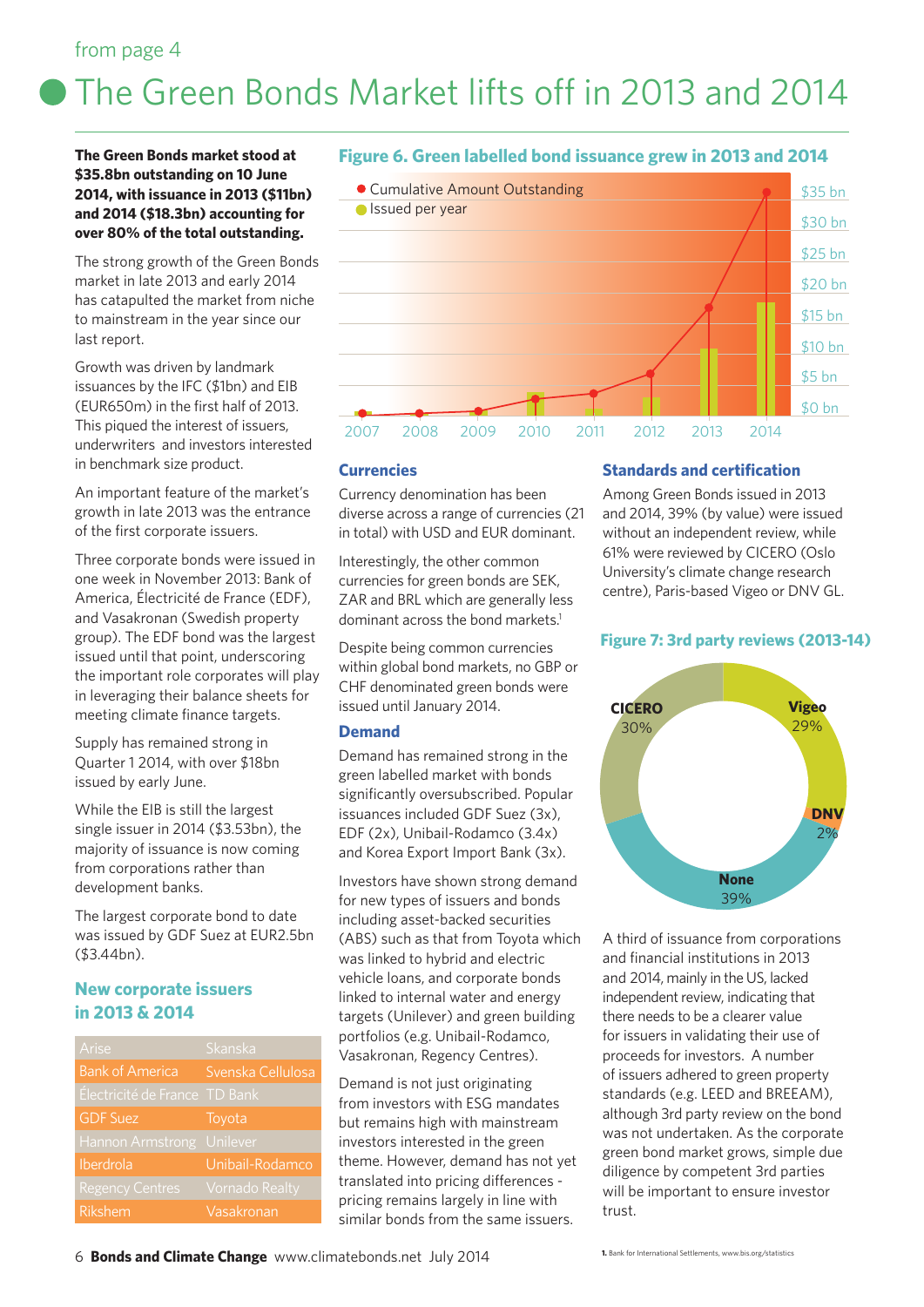## Outlook for the Green Bonds Market

**The \$502.6bn climate-themed universe analysed in this report provides an estimate of the potential size of the future labelled Green Bonds market. These bonds originate from pure play corporates i.e. where their activities are fully aligned with our climate themes. These types of pureplay corporates are common in some themes such as transport, but not in others such as energy, and buildings & industry. However, the big growth area in Green Bonds issuance in the past year has come from non-pure play companies issuing bonds with proceeds "ring-fenced" for green or climate related investments.** 

**In this section we provide an outlook for future issuers of such bonds.**



#### **Electricity utilities**

As builders of renewable energy infrastructure, electricity utilities are an essential part of the transition to a low carbon economy. The IEA expects total global renewable capacity to grow from 1,580 gigawatts (GW) in 2012 to 2,350 GW in 2018. Much of this will be built by utilities and could be financed by Green Bonds.

Electricity utilities are frequent bond issuers - total debt issued by electric utilities globally amounted to over \$75bn in 2013<sup>1</sup>. Recent, large corporate green bonds from EDF, Iberdrola and GDF Suez have financed renewable energy projects. We expect to see this model copied by utilities around the world.



#### **Auto manufacturers \$250bn potential annual EV loans by 2020**

Toyota was the first auto manufacturer to issue a Green Bond with an ABS linked to electric vehicle (EV) and hybrid car loans in early 2014.

There is potential for Green Bonds from other large EV manufacturers such as Nissan and Chevrolet. Global sales of EVs reached approximately 113,000 in 2013<sup>2</sup> which, using average vehicle prices, translates to annual loans of c\$4bn. Including hybrid vehicles in this figure would put the total loan volume at over c\$7bn per annum. According to the IEA, EV sales will reach 7.2m units globally per year by 2020<sup>3</sup> which could result in annual EV loan volumes of over \$252bn.



#### **Bank lending/asset finance \$150bn in 2013**

The \$500m Bank of America Green Bond in 2013 showed the potential for commercial banks to issue bonds linked to 'green' lending. Lending to clean energy in 2013 amounted to over \$150bn<sup>4</sup> with top 10 lenders including commercial banks Sumitomo Mitsui Banking Corp, Deutsche Bank and Crédit Agricole<sup>5</sup>.

Lending will continue to increase as governments expand renewables in both developed and emerging markets. For example, in 2013 the South African government signed ZAR47bn (\$5.4 bn) of contracts under their renewable energy program<sup>6</sup>. South African commercial banks provided the majority of debt financing and could issue Green Bonds to finance loans.



#### **Water utilitity bonds \$25bn in 2013**

Water infrastructure is a huge sector internationally. The use of water will be one of the areas most dramatically affected by rainfall changes as a result of climate change: from clean water provision to waterways management.

Limited information on how utility/ municipality planning takes account of climate adaptation means that there are only two water bonds identified in our report. However, we expect this will change as adaptation becomes recognized as essential to water infrastructure planning.

In 2013 over \$25bn was issued in water bonds by utilities and municipalities (where data is available). While none of these can currently be classified as 'climate ready', adaptation to climate change will be a key challenge in the future and one which bonds could play a role in addressing.

**1.** Sourced from Bloomberg bond data

<sup>2.</sup> http://www.iea.org/publications/globalevoutlook\_2013.pdf<br>3. http://www.iea.org/publications/globalevoutlook\_2013.pdf<br>4.http://www.iclanenergypipeline.com/Resources/CE/PressReleases/Clean\_<br>Energy\_1Q14\_Analytics\_and\_Graph **5.** http://www.cleanenergypipeline.com/Resources/CE/PressReleases/Clean-EnergyPipeline\_LeagueTables\_2013.pdf

**<sup>6.</sup>** http://www.cleanenergypipeline.com/Resources/CE/DataReports/CEpData-Insight\_SouthAfricaWindowOne\_2012.pdf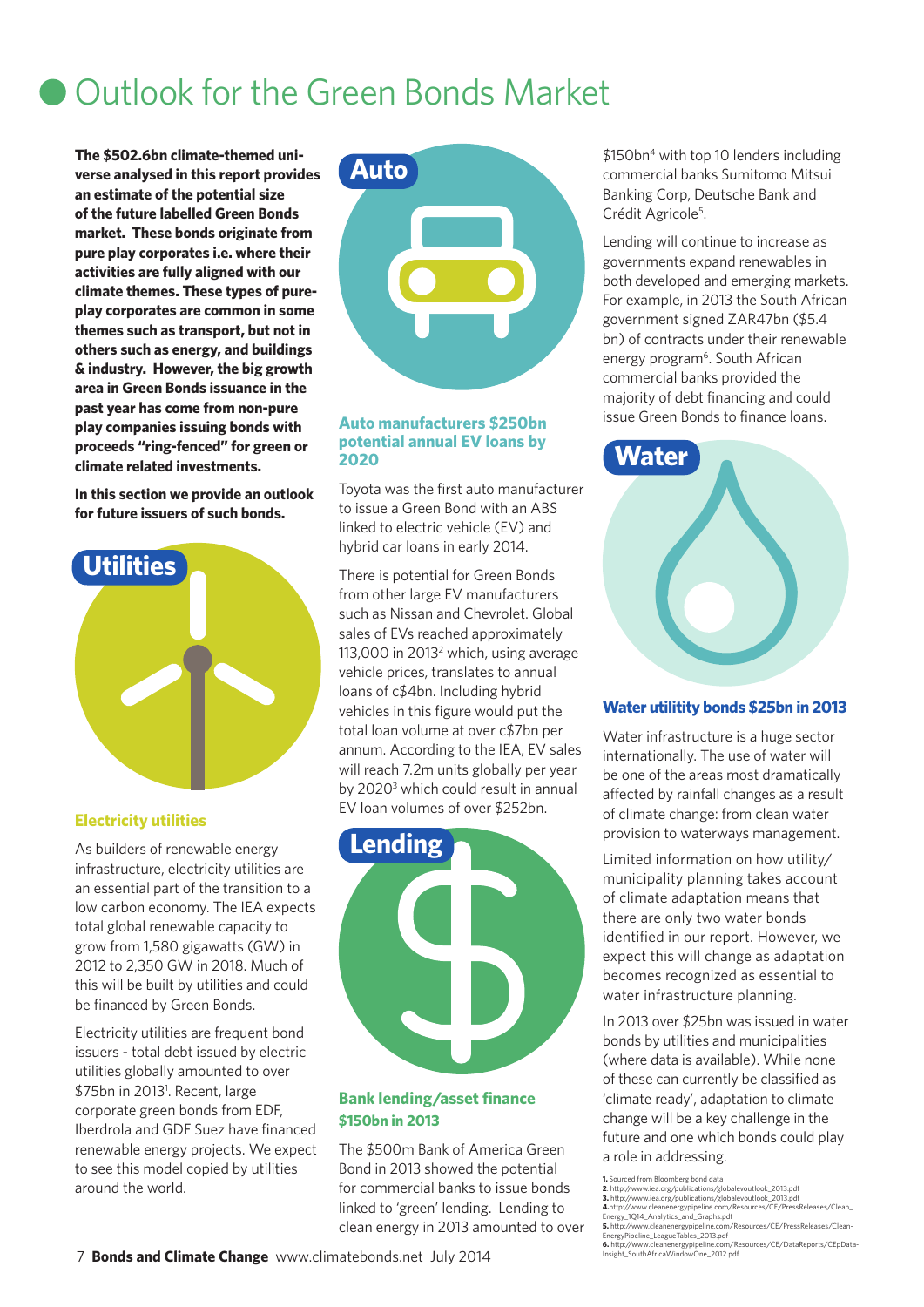## Behind the Themes

#### **Low Carbon Transport**

- As with previous years, transport remains the dominant theme with \$358.4bn in bonds outstanding.
- \$59bn was issued in 2013, mostly rail bonds in China, the UK, France and the USA.
- Auto manufacturers featured for the first time: - EV manufacturer Tesla issued a \$600m bond in May 2013. - In Q1 2014, Toyota issued an ABS to finance EV and hybrid vehicle motor loans. It will likely precipitate further issuance.
- China Railways is the largest single issuer accounting for \$140.6bn of the universe. China Railways was previously named the Ministry of Railways, but this was dissolved in 2013. Its debt has been transferred to a new state-owned railway corporation which continues to issue debt for specific rail projects across China.
- For 2014, China Railways have been given approval to issue CNY150bn (\$24bn). This is less than in previous years – CNY190bn was issued in 2013 and CNY200bn in 2012.

#### **Low Carbon Energy**

- The Energy theme accounts for \$74.7bn of bonds outstanding & 15% of the total universe.
- Renewable energy makes up over two thirds of the theme, with hydropower the largest proportion at 36%.
- 84% of issuance was from corporates with 11% in project bonds.
- EDF's EUR1.4bn green bond for its renewables division was the first time a large utility has been included. This was followed by GDF Suez's EUR2.5bn bond, the largest corporate to date.
- Notable project bonds include the \$1bn MidAmerican "Solar Star" June 2013 bond and the Greater Gabbard Offshore Wind Transmission Grid project bond – a GBP305m bond supported by a 15% guarantee from the EIB Project Bond Initiative.
- Nuclear is included because it's *low-carbon*, although it is a highly controversial energy source for many investors.

#### **Buildings and Industry**

- At \$13.5bn the theme is more than double last year's figure and 2% of climate-themed bonds.
- The largest segment comes from energy efficient appliance/product manufacturers. LG Electronics has been included because 93% of its product range is certified with the Energy Star label. This compares with other major manufacturers assessed, none of which has more than 76% of products with 'eco-product' labels.
- Irish-based ESCO Ingersoll-Rand issued \$2.3bn in 2013.
- The first green property bonds have been included: Swedish developer Vasakronan and a number of Australian REITs with high energy performance ratings across their portfolios.

#### **The importance of rail**

- The IEA stresses the importance of rail investment to reduce transport sector emissions. Annual rail travel has to increase by more than 6.1 trillion passenger-kilometres, nearly 30% over current trajectories.
- China is an important part of this growth. Despite declining rates of rail investment in the rest of the world, China added 7,000km of track in 2000-2010 and by 2011 had 6,000km of high speed rail track - double the rest of the world.
- In the IEA's 2 degrees scenario, rail infrastructure is expected to increase globally to 1.5 million track-kms by 2050 of which China will account for roughly 10%. In high speed rail, the IEA expects China to account for 60% of additional track up to 2030<sup>1</sup>.
- Chinese rail bonds are essential in financing this additional infrastructure.

### **Energy theme sub-categories**



#### **Buildings & Industry subcategories**



**<sup>1.</sup>** IEA. Global Land Transport Infrastructure Requirements, 2013. https://www.iea.org/publica-tions/freepublications/publication/TransportInfrastructureInsights\_FINAL\_WEB.pdf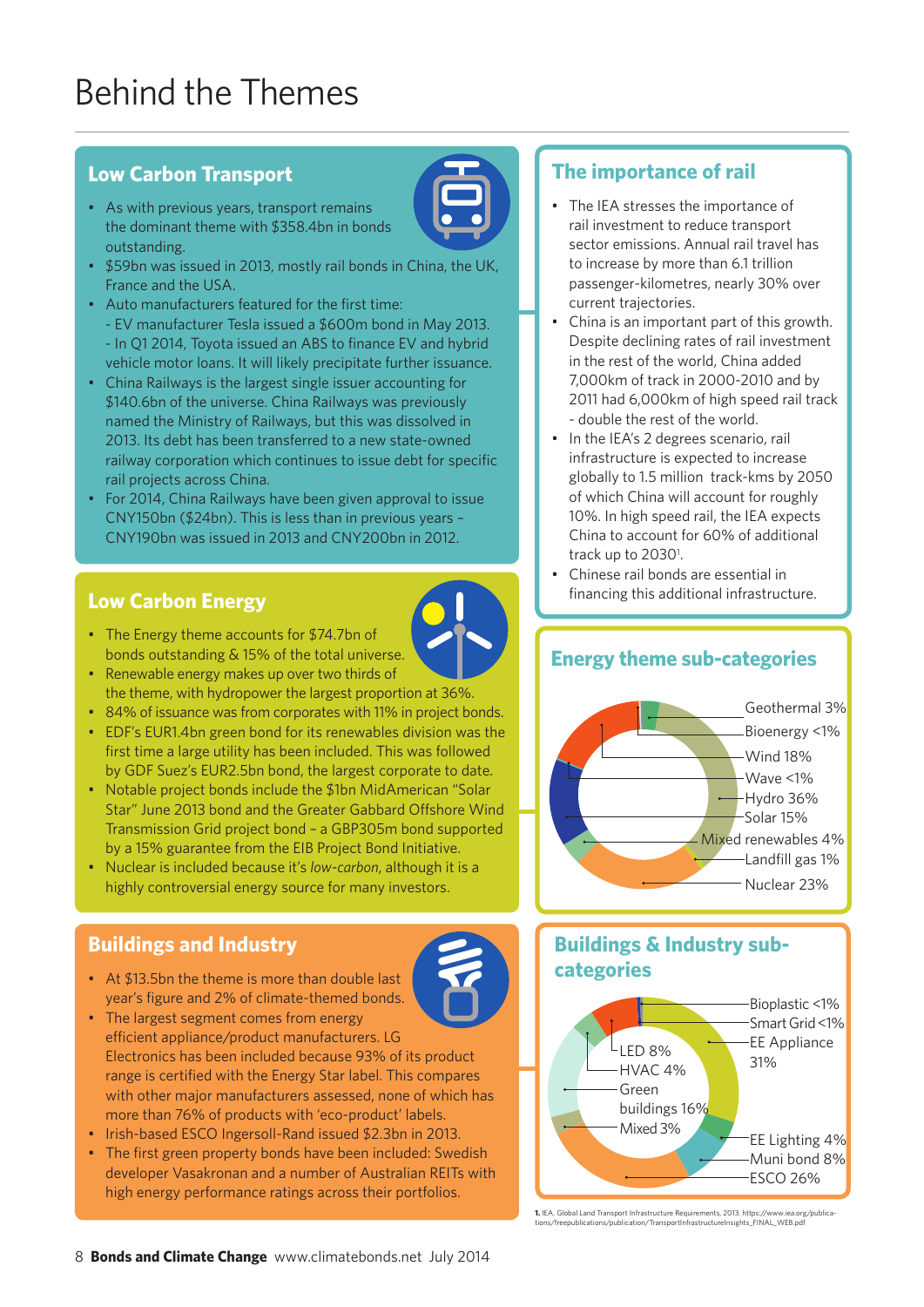**Finance theme currency breakdown**



#### **Water**

- Two water bonds identified: 1) \$53.5m California groundwater recovery and storage project. 2) \$213m Green Bond from the New York State Environmental Facilities Corp.
- Disclosure on readiness for climate risks from water utilities remains limited. In the UK, it is expected that companies will report to DEFRA through the Adaptation Reporting Power framework in 2015.

#### **Waste & Pollution Control sub-categories**



#### **Climate Finance**

• The Finance theme amounts to \$50bn outstanding, with \$11.5bn issued during 2013, the majority of which are Green Bonds issued by development banks.



- The theme is comprised 39% of labelled green bonds (only those issued by financial institutions are included), 60% from rail lending institutions, and 1% from renewable energy lending institutions.
- Notable green bonds from Bank of America (\$500m) and Crédit Agricole (\$350m in retail bonds) signalled the first large commercial banks to enter the green bond market.

### **Agriculture & Forestry**

- \$4.2bn in bonds outstanding representing 1% of the total universe.
- 95% are from sustainable paper and pulp manufacturers and sustainable forest management.



- A recent bond by Swedish forest products company SCA is the first labelled bond linked to certified forests, and includes a commitment to increase forest cover by 1% each year.
- The small size of the theme is partly due to the fact that bonds are rarely used to raise finance in this sector – of the 1522 companies in the global forestry & paper plantations or fishing farming sectors, only 139 have bonds outstanding (the vast majority of which do not meet our criteria).

#### **Waste & Pollution Control**

• \$1.4bn in the theme, largely due to pure play companies in recycling or recycled products.



- No labelled bonds feature in this space, but both SCA (Agriculture & Forestry) and Unilever (Buildings & Industry) bonds incorporate waste reduction projects into their Green Bonds.
- Potential future issuance may originate from municipalities and cities with waste reduction plans and landfill gas capture projects.

|                   | <b>Transport</b><br>\$358.4bn | Energy<br>\$74.7bn | Finance<br>\$50.1bn | Buildings &<br>Industry<br>\$13.5bn | Agriculture<br>& Forestry<br>\$4.2bn | Waste $\&$<br>Pollution<br>\$1.4bn | Water<br>\$266m |
|-------------------|-------------------------------|--------------------|---------------------|-------------------------------------|--------------------------------------|------------------------------------|-----------------|
| Number of bonds   | 1,000                         | 736                | 430                 | 130                                 | 42                                   | 29                                 | 2               |
| Number of issuers | 89                            | 160                | 33                  | 40                                  | 11                                   | 13                                 | 2               |
| Average bond size | \$466m                        | \$122m             | \$146m              | \$117m                              | \$106m                               | \$60m                              | \$133.5m        |
| Largest issuer    | China<br>Railway              | Hydro-<br>Québec   | Eurofima            | LG<br><b>Electronic</b>             | Sveaskog                             | <b>Darling</b><br>International    | Cadiz Inc.      |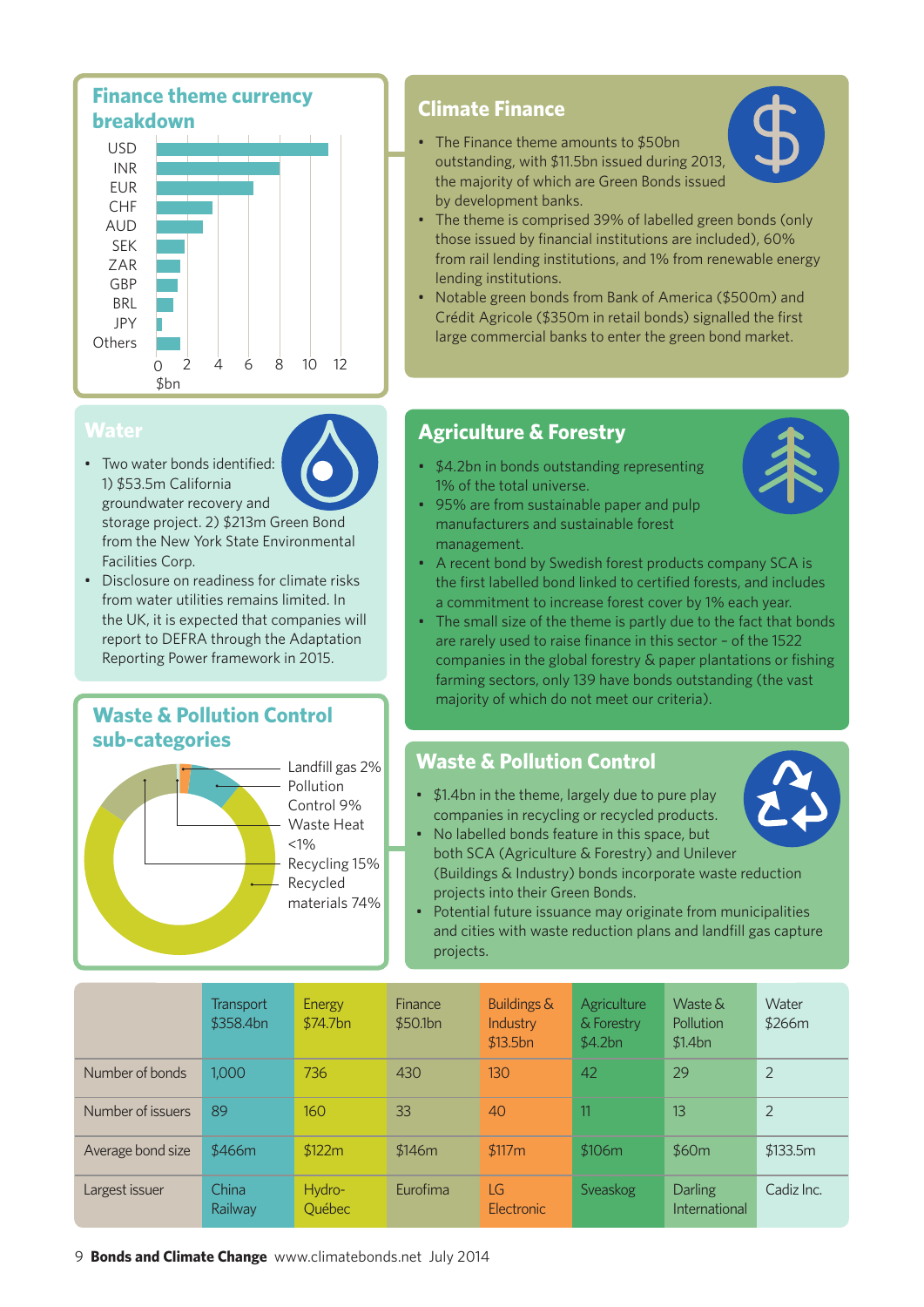#### **The growth in the Green Bonds market is part of an overarching trend towards increasing interest in environmental, social and governance (ESG) issues across all asset classes.**

**This trend is gaining pace:** over \$13trn of global assets under management currently incorporate ESG issues into investment decisions<sup>1</sup>; investors managing \$45trn of assets have joined the Principles for Responsible Investment<sup>2</sup> (which now has a working group on ESG in fixed income); and in climate, investors representing \$22.5 trn in 2012 called on governments to take urgent action on climate change<sup>3</sup>.

It is not only investors who are interested - in January 2014 a sell-side collaboration launched the Green Bond Principles.4 The collaboration was formed when bankers, seeing the IFC's \$1bn Green Bond that sold out in one hour, realised the "ring-fenced" green bond model could be applied to the corporate sector.

The Green Bonds Principles were designed to provide guidance for the development of the market (although they do not detail "what is green"). Originally formed by Citi Group, Bank of America Merrill Lynch, JP Morgan and Crédit Agricole, by May 2014

it had 49 underwriters, issuers and investors as signatories.

Despite this groundswell of support, there is some concern that the Green Bonds market is mostly a re-packaging exercise, contributing only modest new investment. However, the market serves a vital role in exposing green investments, building a liquid market and engaging investors with the nascent sector.

Here are four reasons we think a thematic Green Bonds market is needed to help meet climate finance requirements:

#### **1. Improved discoverability**

A thematic market aids discoverability of climate or environmental investments. Green bonds provide a simple means to allocate funds in that direction. Bonds of equal yield and risk, a feature of the Green Bonds market in the past year, make that choice even easier.

#### **2. Achieve scale and liquidity**

A broader thematic approach allows for the pooling of multiple assets into portfoilios and opens up opportunities for larger scale issuance that institutional investors prefer. Proceeds from EIB Climate Awareness Bonds

are allocated to renewable energy, energy efficiency and other climate related projects; similarly, Hannon Armstrong's Sustainable Yield Bond is backed by a mixture of energy efficiency and solar energy leases.

#### **3. Re-packaging kickstarts a market and leads to additionality**

Bond markets generally start with high-grade issuance and expand to lower ratings levels. Labelling and re-packaging existing assets that already meet scale, rating and liquidity requirements is an important way to get investor buy-in.

As investors gain confidence in the market, bonds can be issued at lower ratings and against future assets thus enabling additionality. This is what we are seeing in the Green Bonds market.

#### **4. Positive investment narrative**

The Green Bonds market represents a change in the climate finance narrative towards emphasising climate solutions as positive investment opportunities.

With evidence now clear that there is significant demand for climate-related investments, governments can be pressed to fast-track planning and regulatory measures that will deliver low carbon investment opportunities.

| Trends identified in 2013 report                                           | What has happened to date                                                                                                                                                                                                                                                                                                            |
|----------------------------------------------------------------------------|--------------------------------------------------------------------------------------------------------------------------------------------------------------------------------------------------------------------------------------------------------------------------------------------------------------------------------------|
| Labelled green/climate bond<br>issuance growth                             | • 2013 year of most labelled issuance at \$11bn, 2014 YTD reached \$18bn.<br>• Majority of issuance (\$7.7bn) from multilateral and development banks                                                                                                                                                                                |
| <b>Increasing issuance from municipalities</b><br>and local government     | • Massachusetts issues first labelled green bond by municipality (\$100m)<br>• City of Gothenburg follows with a SEK500mn (\$79m) bond<br>• City of Johannesburg (South Africa) issues ZAR1.45bn (\$136m) bond                                                                                                                       |
| EE in buildings and solar PV<br>securitisations to feature                 | • SolarCity issues 2 solar rooftop securitisations in 2013 and 2014<br>• First bonds linked to energy efficient buildings: Vasakronan,<br>Unibail-Rodamco, Skanska, Regency Centers and Vornado Realty.                                                                                                                              |
| Utility-scale renewable energy project<br><b>bonds</b>                     | • Solar Star and Greater Gabbard utility-scale project bonds<br>. Electricity utilities issue bonds linked to renewables businesses: 2013: EDF,<br>(EUR1.4bn); 2014: Iberdrola (EUR750m), GDF Suez (EUR2.5bn)                                                                                                                        |
| Industrials and commercial banks<br>issuing climate-linked corporate bonds | • Toyota issues \$1.75bn ABS against auto loans linked to electric and<br>hybrid vehicles.<br>• Commercial banks bonds from Bank of America and TD Bank linked to<br>lending to environmental and climate projects.<br>• Unilever issues GBP250m Sustainability Bond linked to internal energy<br>and water consumption improvements |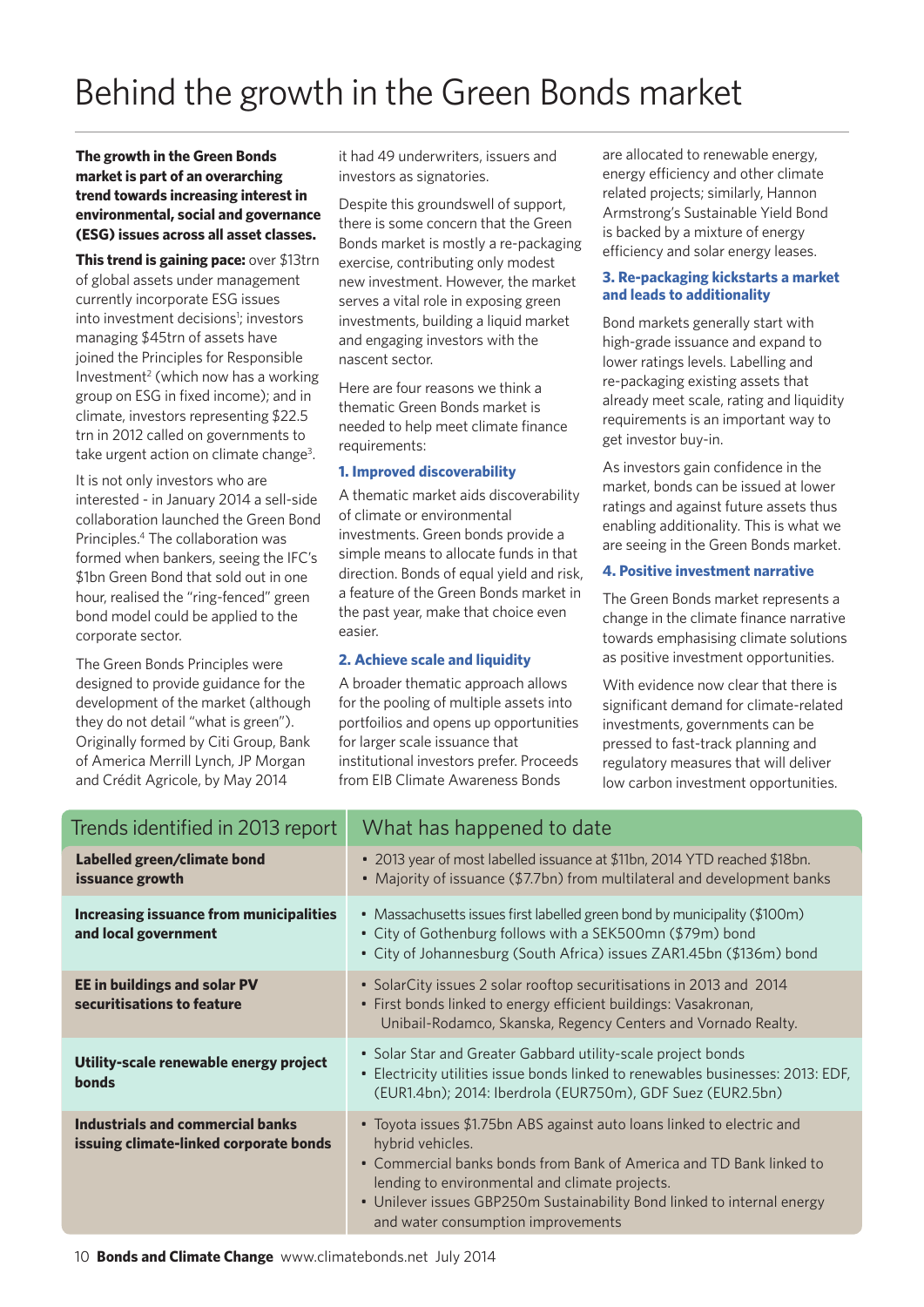## Outlook: rapid growth, validation, green city bonds

#### **1. Green bond market to grow by \$40bn in 2014, \$100bn in 2015**

After a record breaking year of labelled issuance in 2013 (\$11bn), we estimated in February that this would double in 2014 to pass \$20bn

in a year. By our analysis cut-off date of 10 June 2014, issuance for the year had reached \$18.35bn; as this report went to print it had passed \$20bn.

We expect 2015 issuance to reach \$100bn. Significant growth from a very low base will occur in new markets such as

Germany, catalysed by a recentlyannounced KfW bond, and China, where the Government has a called for the growth of a corporate green bonds market.

#### **2. Improved steps to validate green**

In the absence of clear and widely accepted guidelines around what is green there is a risk of "greenwashing", where bond proceeds are allocated to assets that have little or doubtful environmental value. This would shake confidence in the nascent market. The Green Bonds Principles address this issue by proposing that reporting on the use of proceeds and independent review of environmental credentials should be required. These aspects of the Principles should become effectively mandatory rather than optional.

A common, science-referenced classification of what is green will be important to the next stage of growth as we see lower-rated issuers enter the market. At present there is no standardised approach for the issuance of a Green Bond.

The Climate Bonds Standard4 involves a wide coalition of academic and industry experts preparing open access guidelines for which climate-related investments can be associated with green bonds.

As issuance broadens from more obvious "green" areas such as renewable energy, we expect investors to push for more clarity and better standards on what types of projects can be defined as green. This is especially important

> given the fast-moving and commoditized nature of bond markets, where, even if an investor has in-house due diligence capability, a proxy for judging credibility is needed when decisionmaking windows are very short.

NGOs and academics as well as ESG ratings agencies

will play a role in defining green. At the same time, investors will be looking for stronger legal recourse in the event of a misuse of proceeds and so tracking of proceeds as well as verification from auditors will become important.

#### **3. The role of the public sector**

**A.M. 2009** 

The public sector has three key roles:

- Kickstarting markets with cornerstone issuance, for example through development banks.
- Risk-bridging activities. Given the novelty, scale and policy risk involved in growing low-carbon solutions, public sector support is needed to lift investment ratings to levels that are attractive to investors. This will include guarantees, credit enhancement, subsidies and tax incentives.
- Planning and regulatory steps are required to support the generation of investment opportunities. Most investment will depend on enabling and supportive policy and regulation ranging from energy market management to financial regulation.

#### **4. Growth of Green Securitization.**

One of the contributions a Green Bonds market can make is to support post-construction recycling of capital to free up bank lending allocations and equity capital. That gives lenders and investors an exit strategy, allowing them to more rapidly recycle their limited capital into new projects. Project lending and investment requires due diligence capabilities that most bond buyers lack; and recapitalisation pressures on banks have reduced their allocations to such lending, and equity remains scarce in policy-vulnerable sectors.

Developing a loan securitization pipeline would allow equity investors and bank lenders to do more with less. Securitization of green operating assets will help aggregate fragmented renewable energy and energy efficiency markets to meet the needs of investors. This will involve regulatory measures and support from development banks.

> A liquid green bonds market that reduces re-financing risk for project lending will contribute to lower lifetime financing costs and will embolden project investors knowing they have a good exit strategy. This is a critical benefit Green Bonds market can provide.

#### **5. Sovereign/city green bonds**

2013 and 2014 saw the issuance of green city and muni bonds, with bonds from Ile de France (Paris), Massachusetts, Gothenburg, Stockholm and Johannesburg. This is an important area for future growth as cities and sub-sovereign entities (especially in emerging markets) raise finance to meet climate infrastructure requirements.

**1.** htt 2012 Global Sustainability Investment Review, GSIA. http://gsiare-

view2012.gsi-alliance.org/#/6/ **2.** http://www.unpri.org/news/pri-fact-sheet/ **3.** http://globalinvestorcoalition.org/investor-statements-on-climate-

change/ **4.** http://www.icmagroup.org/Regulatory-Policy-and-Market-Practice/

green-bonds/ **5.** http://standards.climatebonds.net